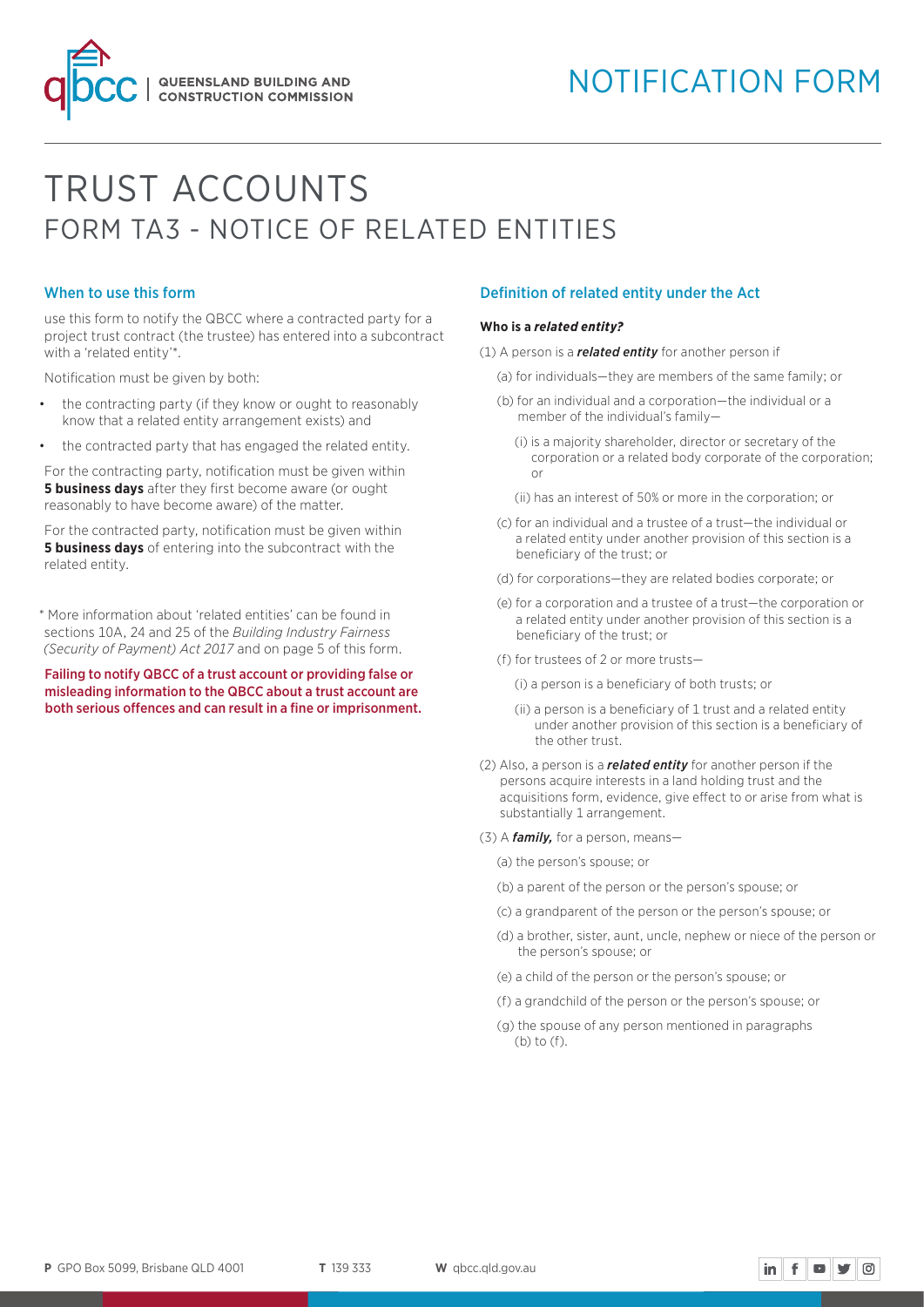

### APPLICABLE LEGISLATION

Notification made under section 24 and 25 of the *Building Industry Fairness (Security of Payment) Act 2017.* 

### PRIVACY NOTICE

The QBCC is collecting personal information on this form to regulate trust accounts. This is authorised by the *Building Industry Fairness (Security of Payment) Act 2017* (BIF Act).

The QBCC must keep a register of trust accounts. The QBCC may publish information about trust accounts as determined by the Commissioner and may report statistics to other agencies. The QBCC Privacy Policy contains full use and disclosure details.

# **1. APPLICANT DETAILS**

# **TRUST ACCOUNTS - FORM TA3 NOTICE OF RELATED ENTITIES**

All information held by the QBCC may be subject to application for access under the *Right to Information Act 2009* or the *Privacy Act 2009.*

### COMPLETING THIS FORM

- Use BLACK pen only
- Print clearly in BLOCK LETTERS
- DO NOT use correction fluid any amendments should be crossed out and initialled.

### Return your fully completed form and ALL required documents by:

Post: GPO Box 5099, Brisbane QLD 4001 In person: [QBCC Service Centres](www.qbcc.qld.gov.au/locate-office) are listed on our website [qbcc.qld.gov.au](http://qbcc.qld.gov.au )

| <b>I. AFFLIGANI DEIAILS</b>                            |  |                                       |       |                |  |       |  |  |  |  |  |
|--------------------------------------------------------|--|---------------------------------------|-------|----------------|--|-------|--|--|--|--|--|
| Full name                                              |  |                                       |       |                |  |       |  |  |  |  |  |
| Position title                                         |  |                                       |       |                |  |       |  |  |  |  |  |
| Company/<br>entity name                                |  |                                       |       |                |  |       |  |  |  |  |  |
| Postal address                                         |  |                                       |       |                |  |       |  |  |  |  |  |
| Suburb                                                 |  |                                       |       |                |  |       |  |  |  |  |  |
| Postcode                                               |  |                                       | State |                |  | Phone |  |  |  |  |  |
| Email                                                  |  |                                       |       |                |  |       |  |  |  |  |  |
| Are you the contracted party or the contracting party? |  |                                       |       |                |  |       |  |  |  |  |  |
| Contracted party<br>(continue to Part 2)               |  | Contracting party<br>(skip to Part 3) |       |                |  |       |  |  |  |  |  |
| <b>2. PROJECT TRUST DETAILS</b>                        |  |                                       |       |                |  |       |  |  |  |  |  |
| Trustee name                                           |  |                                       |       |                |  |       |  |  |  |  |  |
| Account name                                           |  |                                       |       |                |  |       |  |  |  |  |  |
|                                                        |  |                                       |       |                |  |       |  |  |  |  |  |
|                                                        |  |                                       |       |                |  |       |  |  |  |  |  |
| Financial<br>institution name                          |  |                                       |       |                |  |       |  |  |  |  |  |
| <b>BSB</b>                                             |  |                                       |       | Account number |  |       |  |  |  |  |  |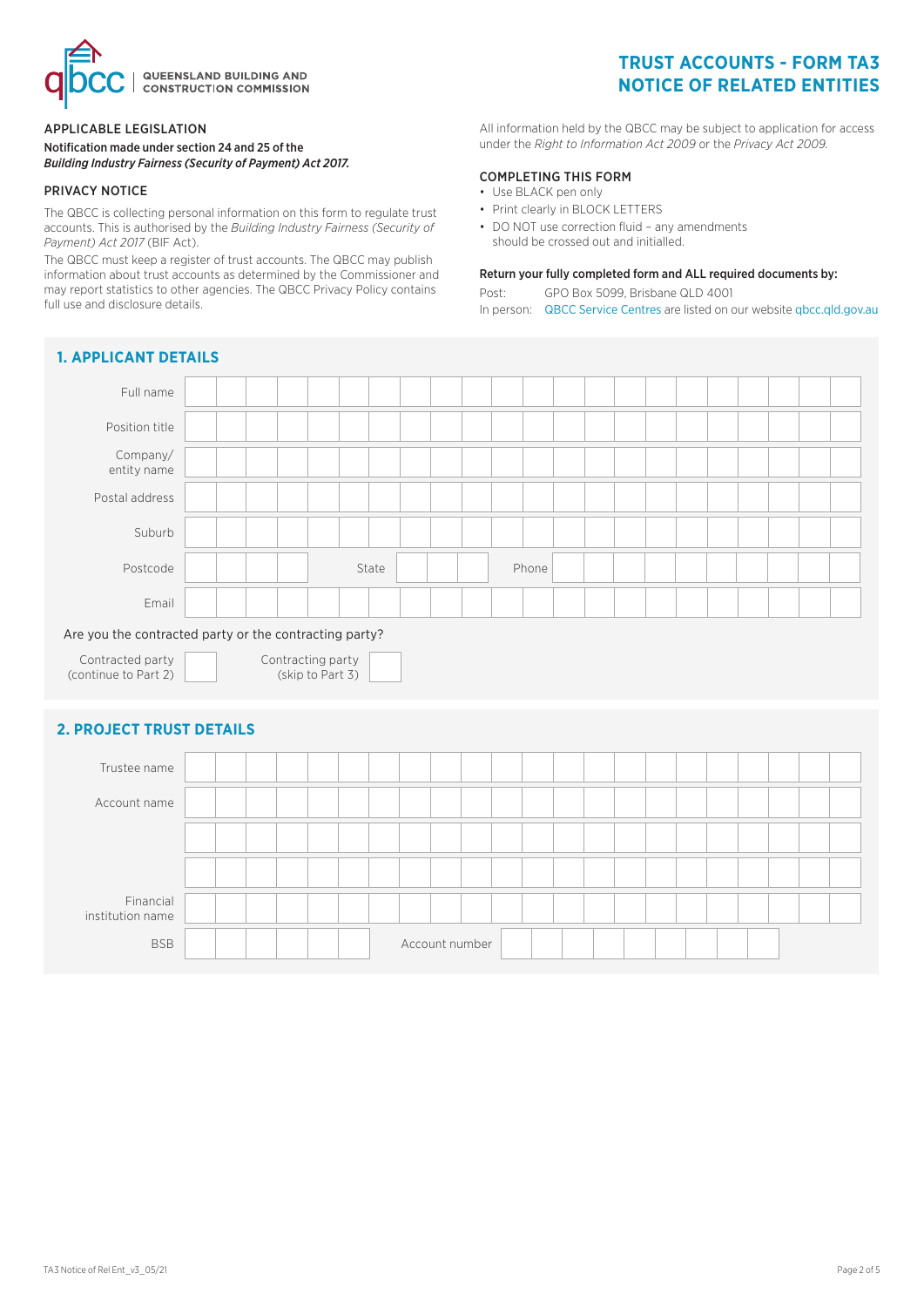

## **3. CONTRACT DETAILS**

| Contracting party                                 |  |                     |                                                                                                          |       |  |  |       |                                                                                              |  |  |  |  |  |
|---------------------------------------------------|--|---------------------|----------------------------------------------------------------------------------------------------------|-------|--|--|-------|----------------------------------------------------------------------------------------------|--|--|--|--|--|
| Contracted party                                  |  |                     |                                                                                                          |       |  |  |       |                                                                                              |  |  |  |  |  |
| Project description                               |  |                     |                                                                                                          |       |  |  |       |                                                                                              |  |  |  |  |  |
|                                                   |  |                     |                                                                                                          |       |  |  |       |                                                                                              |  |  |  |  |  |
|                                                   |  |                     |                                                                                                          |       |  |  |       |                                                                                              |  |  |  |  |  |
|                                                   |  |                     |                                                                                                          |       |  |  |       |                                                                                              |  |  |  |  |  |
|                                                   |  |                     |                                                                                                          |       |  |  |       |                                                                                              |  |  |  |  |  |
|                                                   |  |                     |                                                                                                          |       |  |  |       |                                                                                              |  |  |  |  |  |
|                                                   |  |                     |                                                                                                          |       |  |  |       |                                                                                              |  |  |  |  |  |
| Site address                                      |  |                     |                                                                                                          |       |  |  |       |                                                                                              |  |  |  |  |  |
| Suburb                                            |  |                     |                                                                                                          |       |  |  |       |                                                                                              |  |  |  |  |  |
| Postcode                                          |  |                     |                                                                                                          | State |  |  | Phone |                                                                                              |  |  |  |  |  |
|                                                   |  |                     | If the project relates to multiple sites, check this box and enter remaining site details on pages 4 & 5 |       |  |  |       |                                                                                              |  |  |  |  |  |
|                                                   |  |                     |                                                                                                          |       |  |  |       |                                                                                              |  |  |  |  |  |
| <b>4. DETAILS OF RELATED ENTITY SUBCONTRACTOR</b> |  |                     |                                                                                                          |       |  |  |       |                                                                                              |  |  |  |  |  |
| Subcontractor's name                              |  |                     |                                                                                                          |       |  |  |       |                                                                                              |  |  |  |  |  |
|                                                   |  | QBCC licence below. | If known, enter the subcontractor's                                                                      |       |  |  |       | If known, when did the contracted party enter<br>into the subcontract with a related entity? |  |  |  |  |  |

D D M M Y Y Y Y

/ /

### **5. RELATIONSHIP DETAILS**

QBCC licence number

Describe the relationship between the contracted party and the subcontractor (including names of family members, trustees, bodies corporate or any other persons that are related), if known.

| If known, has or will the subcontractor further<br>subcontract work to other parties? | If you are the contracting party, when did you first<br>become aware that a subcontractor is a related entity<br>for the contracted party? |
|---------------------------------------------------------------------------------------|--------------------------------------------------------------------------------------------------------------------------------------------|
|                                                                                       | MMYY                                                                                                                                       |
| No<br>Yes<br>Unsure                                                                   |                                                                                                                                            |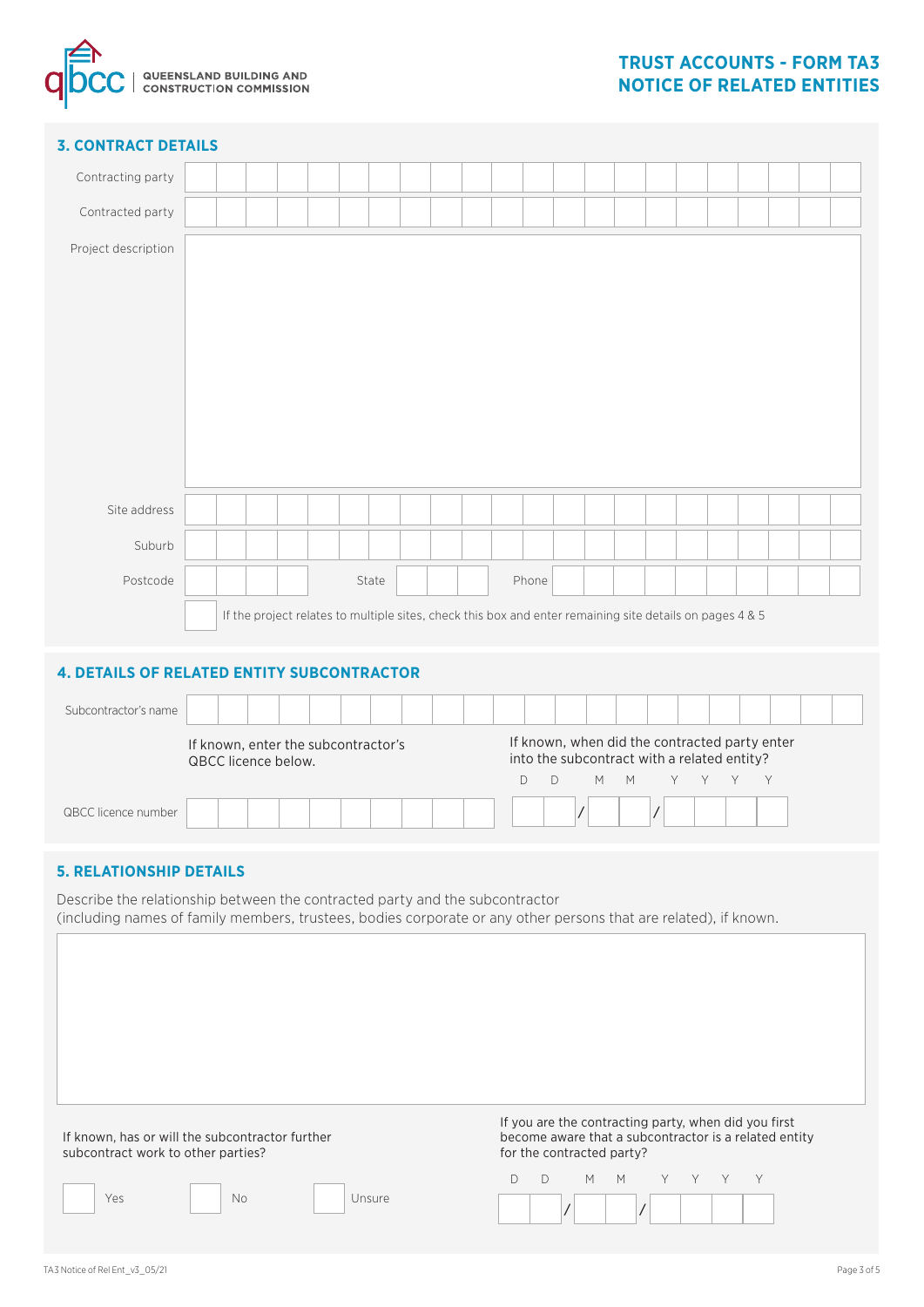

| <b>6. DECLARATION</b>                                                                            |  |  |  |  |      |   |           |     |     |  |  |
|--------------------------------------------------------------------------------------------------|--|--|--|--|------|---|-----------|-----|-----|--|--|
| I am the contracting/contracted party or a person authorised to act their behalf.                |  |  |  |  |      |   |           |     |     |  |  |
| The information I have provided in this form is, to the best of my knowledge, true and accurate. |  |  |  |  |      |   |           |     |     |  |  |
| I have read and understood the Privacy Notice on page one of this form.                          |  |  |  |  |      |   |           |     |     |  |  |
| Full name of person<br>making declaration                                                        |  |  |  |  |      |   |           |     |     |  |  |
|                                                                                                  |  |  |  |  |      | D | $\bigcap$ | M M | Y - |  |  |
| Signature                                                                                        |  |  |  |  | Date |   |           |     |     |  |  |
|                                                                                                  |  |  |  |  |      |   |           |     |     |  |  |

# **7. ADDITIONAL SITE ADDRESS DETAILS**

If the project relates to multiple sites, please enter the remaining site addresses below.

| <b>SITE ADDRESS 1</b>     |  |       |  |       |  |  |  |  |  |
|---------------------------|--|-------|--|-------|--|--|--|--|--|
| Lot on plan<br>(if known) |  |       |  |       |  |  |  |  |  |
| Site address              |  |       |  |       |  |  |  |  |  |
| Suburb                    |  |       |  |       |  |  |  |  |  |
| Postcode                  |  | State |  | Phone |  |  |  |  |  |
| <b>SITE ADDRESS 2</b>     |  |       |  |       |  |  |  |  |  |
| Lot on plan<br>(if known) |  |       |  |       |  |  |  |  |  |
| Site address              |  |       |  |       |  |  |  |  |  |
| Suburb                    |  |       |  |       |  |  |  |  |  |
| Postcode                  |  | State |  | Phone |  |  |  |  |  |
| <b>SITE ADDRESS 3</b>     |  |       |  |       |  |  |  |  |  |
| Lot on plan<br>(if known) |  |       |  |       |  |  |  |  |  |
| Site address              |  |       |  |       |  |  |  |  |  |
| Suburb                    |  |       |  |       |  |  |  |  |  |
| Postcode                  |  | State |  | Phone |  |  |  |  |  |